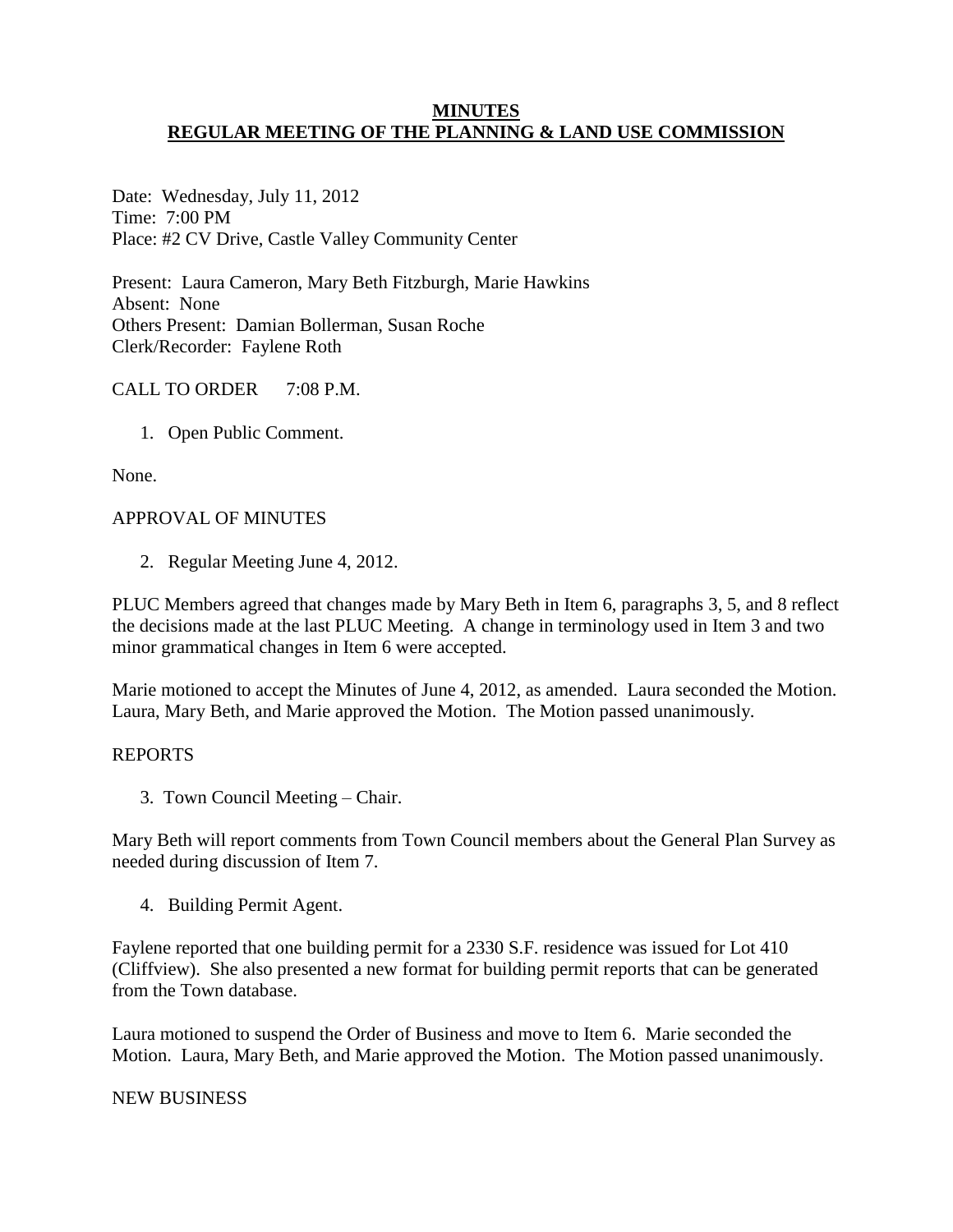6. Discussion and possible action re: non-routine CUP approval for Damian Bollerman, Lot 181.

PLUC Members discussed ways to reduce lapses in renewing Conditional Use Permits and whether every two years or four years would be more convenient for residents. Mary Beth noted that annual renewal provides the opportunity for more oversight of home businesses and premises occupations if conditions were not being met. She said that she and Faylene have discussed changes to the renewal letter and form that would verify whether a business was being discontinued if there was no response to the renewal request.

PLUC Members interviewed Damian regarding his application to re-establish his lapsed Conditional Use Permit for a non-routine premises occupation for his Sweetwater Well Service business. Most work is done off-premises. Occasional repairs are done on site but do not cause noise or other disturbances that would be apparent to adjacent property owners. He does require a storage building.

Mary Beth reviewed the General Operating Requirements in Ordinance 85-3, Section 4.8.2, regarding hours of operation, number of customers coming to the premises, signage, truck size, and storage. There was discussion about whether his work truck exceeded the one-ton limit. According to Damian, there is some ambiguity in how trucks are rated now compared to how they were rated in the past. Some trucks with 13,000 lb. GVW are currently rated as one-ton trucks, so he considers his 11,000 lb. GVW Dodge W400 to be fairly interpreted as a one-ton truck.

Faylene reported that two neighbors responded with support for the business and no negative responses were received.

Damian reported that professional licensing through the State Department of Professional Licensing is not required, but he is licensed through the State Department of Water Rights as a pump installer.

PLUC Members agreed that the operation of the Sweetwater Well Service business has a low impact on Castle Valley residents and imposed no further conditions on its operation other than those outlines in Ordinance 85-3.

Marie motioned to approve Damian's Conditional Use Permit application as presented. Laura seconded the Motion. Laura, Mary Beth, and Marie approved the Motion. The Motion passed unanimously.

Mary Beth told Damian that the application will now be referred to the Town Council for final approval at its next meeting and that he will need to attend.

Laura motioned to resume the Order of Business and return to Item 5. Marie seconded the Motion. Laura, Mary Beth, and Marie approved the Motion. The Motion passed unanimously.

5. Procedural Matters.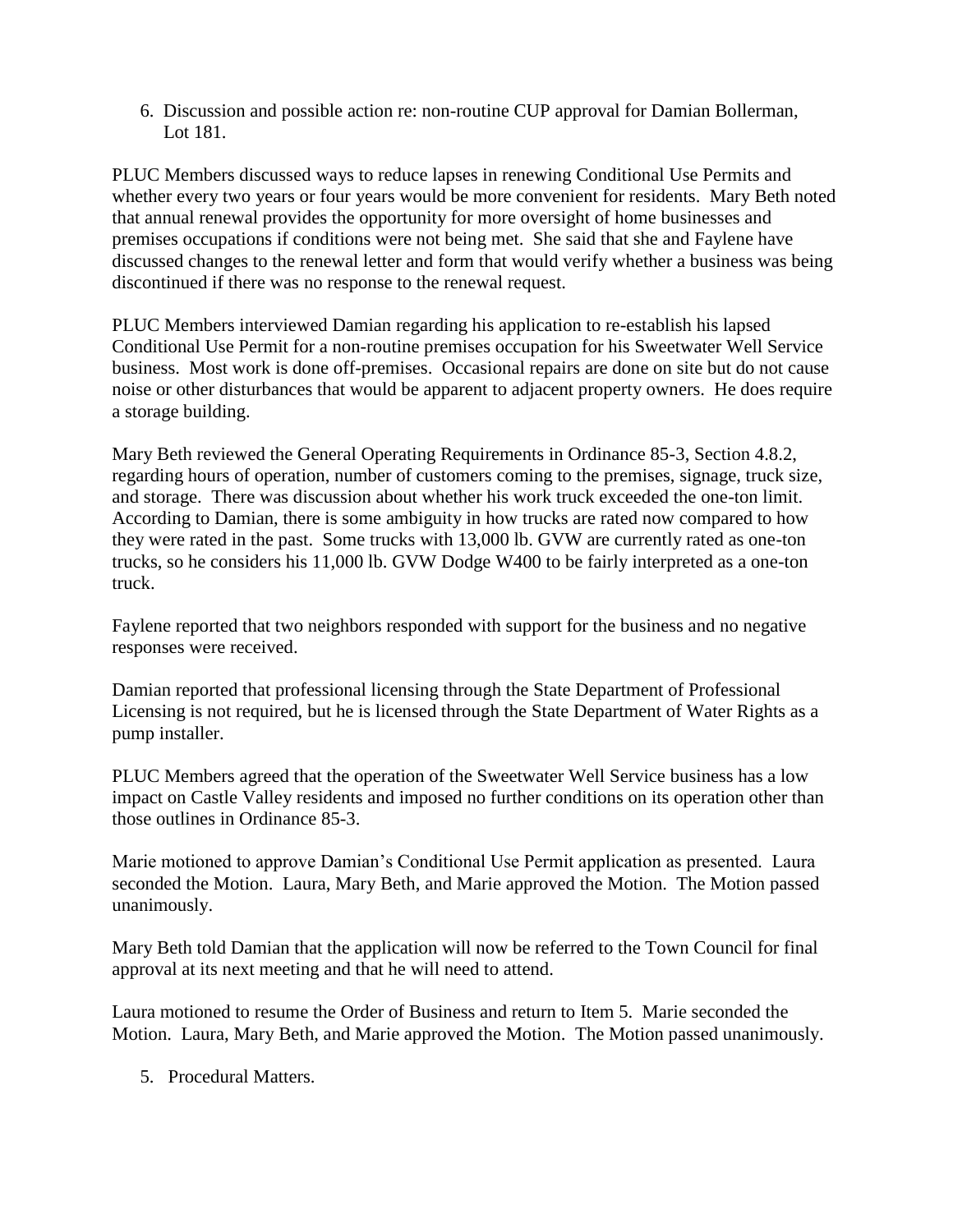Faylene reported on the Open Meetings Training which she attended in June. Some of the items noted were that board member qualifications included being a registered voter at the location of residence; full disclosure of conflicts of interest is required and should be recorded in the Minutes, but there is no requirement for a board member to recuse her/himself because of a conflict; electronic messaging between board members during open meetings is forbidden; suggestion by LeGrand Bitters that draft Minutes be made available one week before next scheduled Meeting; verbatim record of Motions; required use of Utah Public Notice website as of December 31, 2012, which the PLUC is already doing.

Faylene also reported that the notice for PLUC positions has been revised to include two current vacancies. She also proposed that the PLUC Agenda change the wording for "Old Business" to "Unfinished Business" to parallel the format now used by the Town Council, as suggested in Robert's Rules of Order. There were no objections.

## OLD BUSINESS

7. Discussion and possible action re: General Plan Review (tabled).

Mary Beth presented two copies of the revised draft—one showing edits and one showing final format. The reorganizations she made in the question format have reduced the survey to five pages which will be printed front and back to reduce the amount of paper being mailed.

Changes made to questions in the draft of the General Plan Survey presented at this Meeting are as follows:

A11 – may reinsert an approximate cost for risers. Faylene is researching approximate costs.

C3 – clarified the land swap in question as the "BLM/SITLA land swap" and identified its location in "the upper part of the valley" and changed "for conservation purposes" to "from being developed."

I1 – changed question to read "Which community values and policies do you believe the Town should continue to protect and maintain"?

I2 – changed "Which issues do you believe the Town has a high priority to…" to "…should make a high priority…"

I4 and I5 were deleted from the Survey as they will be discussed at public hearings for amended budget proposals.

A few minor grammatical changes were also made in the Introduction and in Sections F and G.

Mary Beth will present this revised draft to the Town Council. The PLUC hopes to produce a final draft at its next Meeting which will be emailed to Town Council Members for final comment. PLUC Members discussed whether the final draft survey should be sent to a consultant for review. Laura has already sent a copy for review to a Ph.D. Psychologist who is a professional test-question writer for the State of Utah. Mary Beth will discuss the need for further review with Mayor Erley. It is hoped that the survey can be mailed in August 2012.